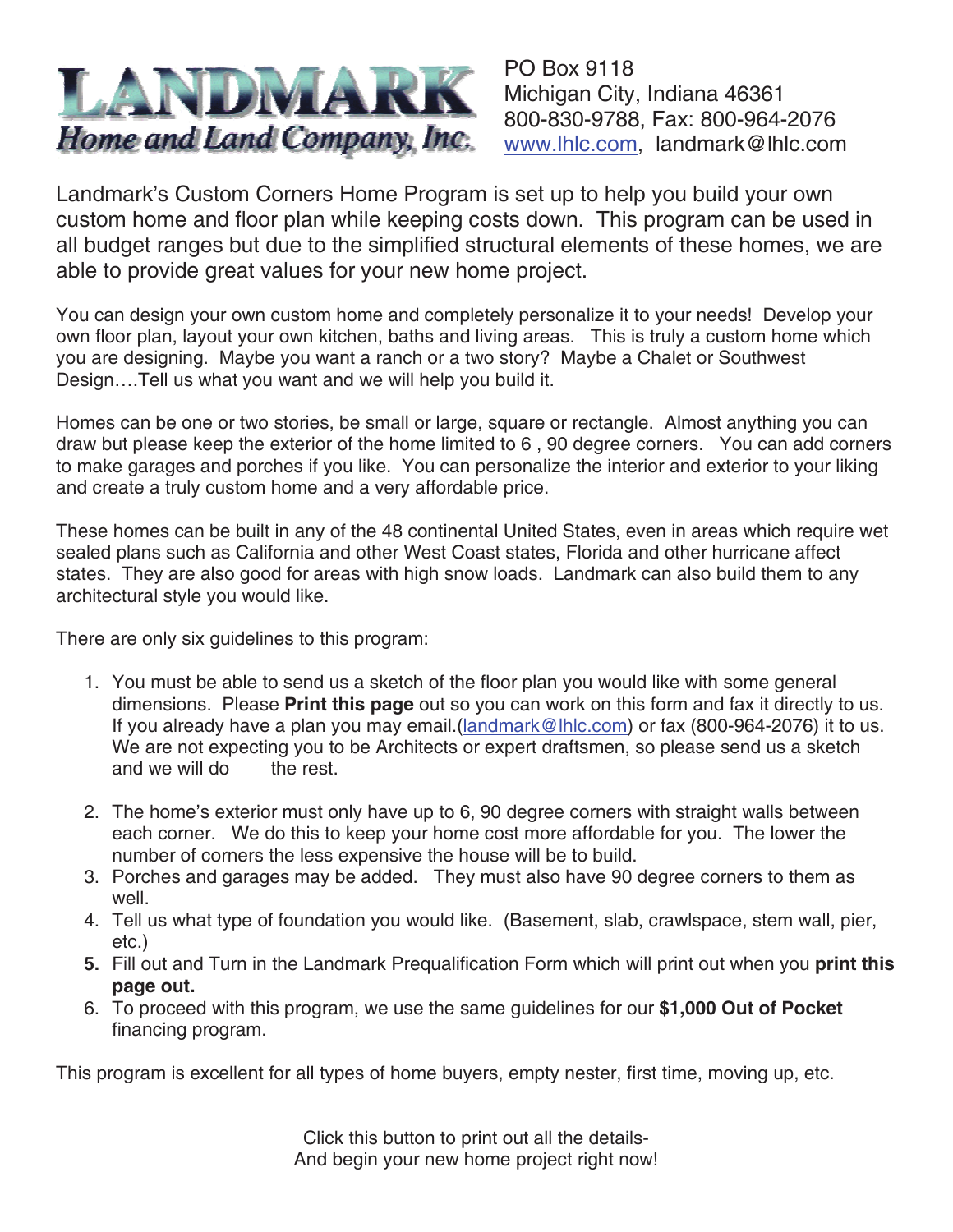## **LANDMARK**

Home and Land Company., Inc. Po Box 9118, Michigan City, IN 46361 Phone: 800-830-9788, Fax: 800-964-2076 Web Site: www.lhlc.com, email: landmark@lhlc.com

## **Custom Corners Home Program**

Please fill out and fax to 800-964-2076 or email to landmark@lhlc.com

| Town and State where you want to build: |  |
|-----------------------------------------|--|
| When do you want to build?              |  |

This is the house I would like to build: Attach additional sheets if necessary. First floor: Please sketch a simple floor plan showing overall dimensions, room sizes and names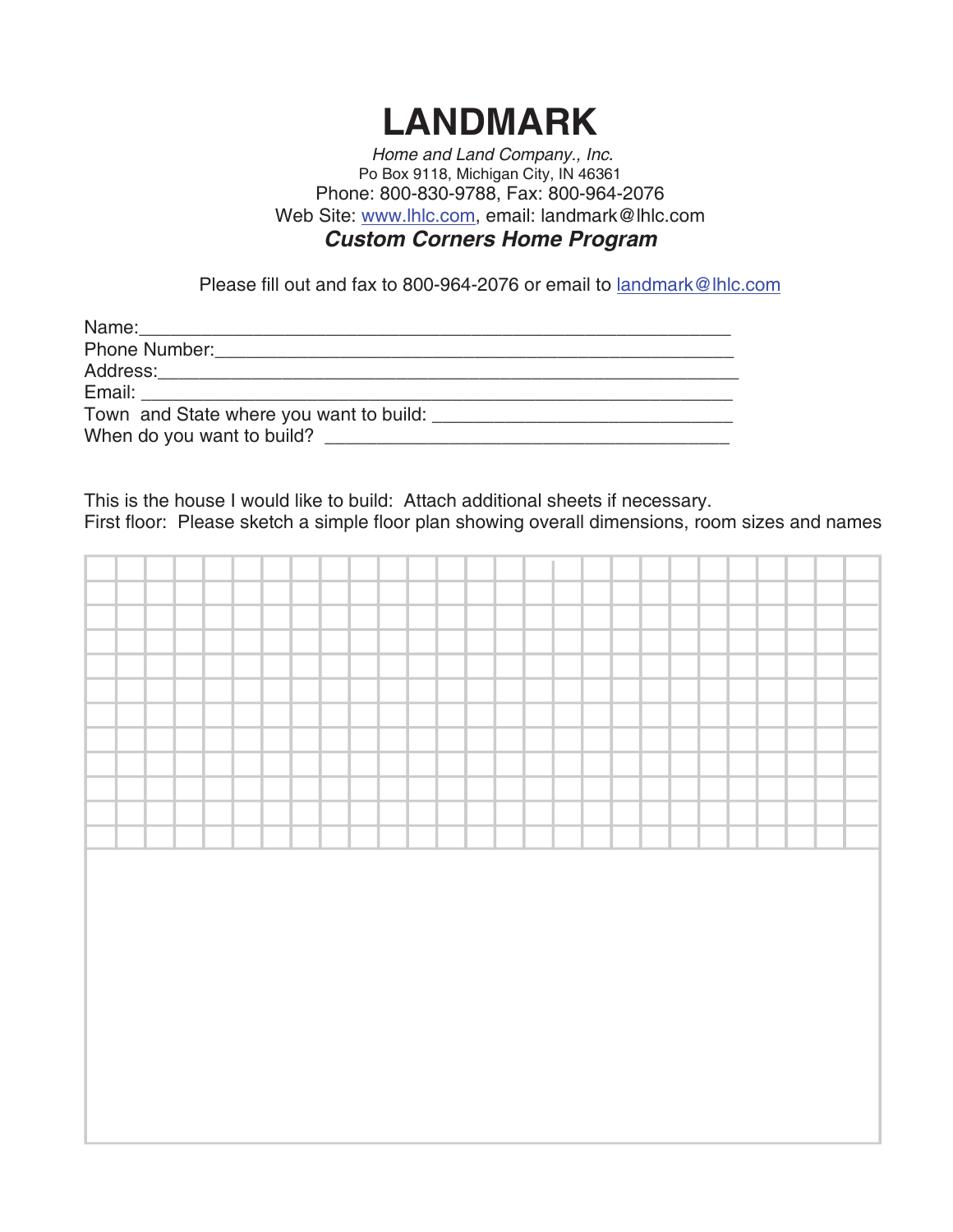## Second Floor ( if applicable) Please show overall dimensions, room sizes and names.



Drawing of front of home. Please sketch out how you would like the front of your home to look. Tell us if you would like a low pitch, medium or steep pitch roof.